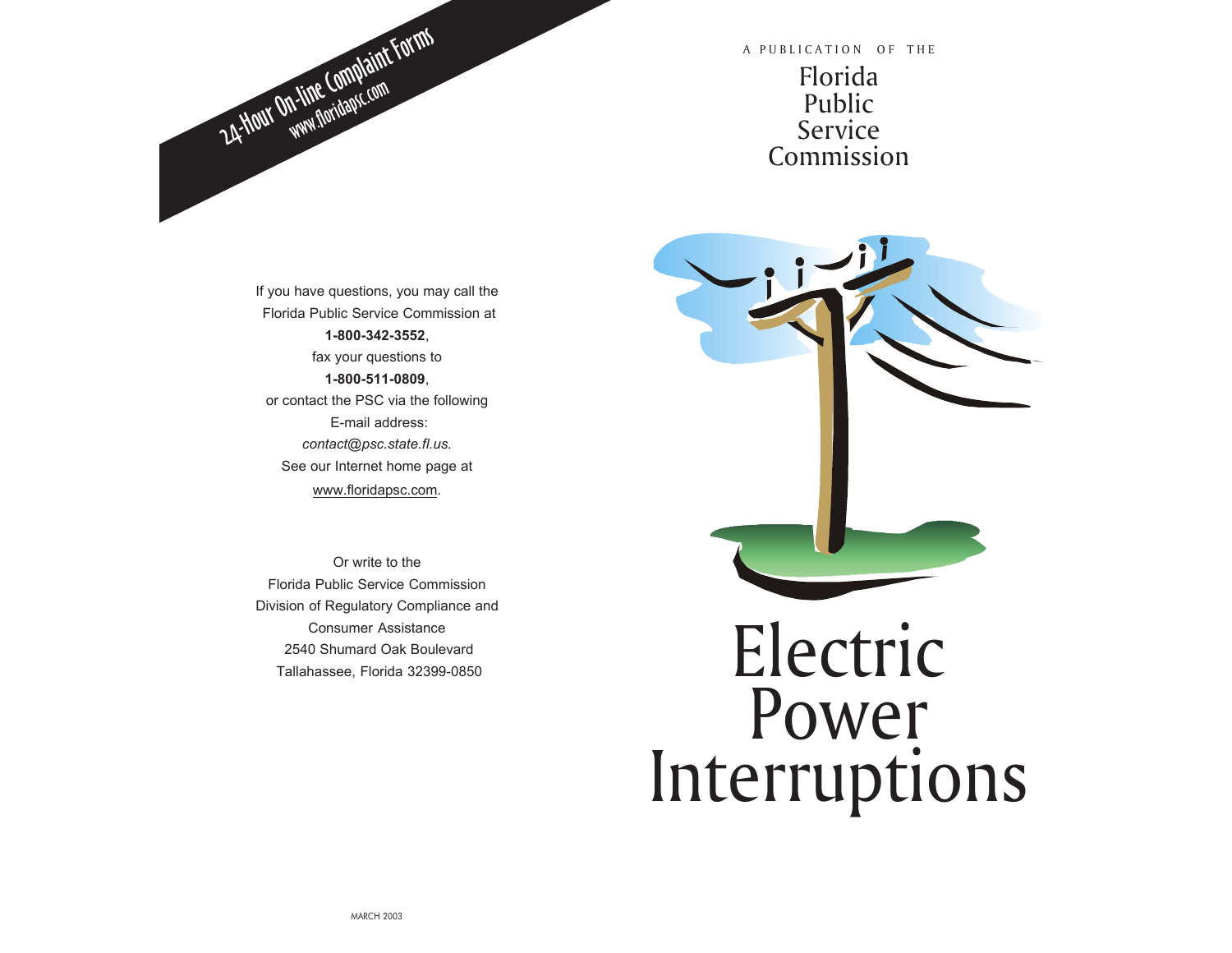## Momentary Power Interruptions

Momentary power interruptions, or momentary outages, are brief disruptions in electric service, usually lasting no longer than a few seconds. These interruptions are the result of temporary faults in the distribution of electricity. The most common causes of momentary interruptions are lightning strikes, fallen branches, or animals such as squirrels, coming into contact with power lines.

Momentary outages can also happen during normal transmission and switching operations. For example, if a utility changes power suppliers to obtain a cheaper source of energy, a momentary interruption may occur as the system drops the old supplier and picks up the new one.

In the past, these brief interruptions weren't as noticeable to consumers as they are today. Now, with the use of advanced electronics, appliances can be more sensitive to the slightest variations in the power supply.

## General Electric Safety Tips

- Contact your utility company if tree limbs are in contact with power lines.
- ◆ Stay away from downed power lines.
- Watch for overhead power lines at boat ramps and while on the water.
- Call your utility company before digging so that underground lines can be located.
- ◆ Never try to remove anything hanging from or tangled in a power line.
	- Always make sure appli ances are properly grounded before use.
		- ◆ Carefully read the instructions on electrical appli ances before using.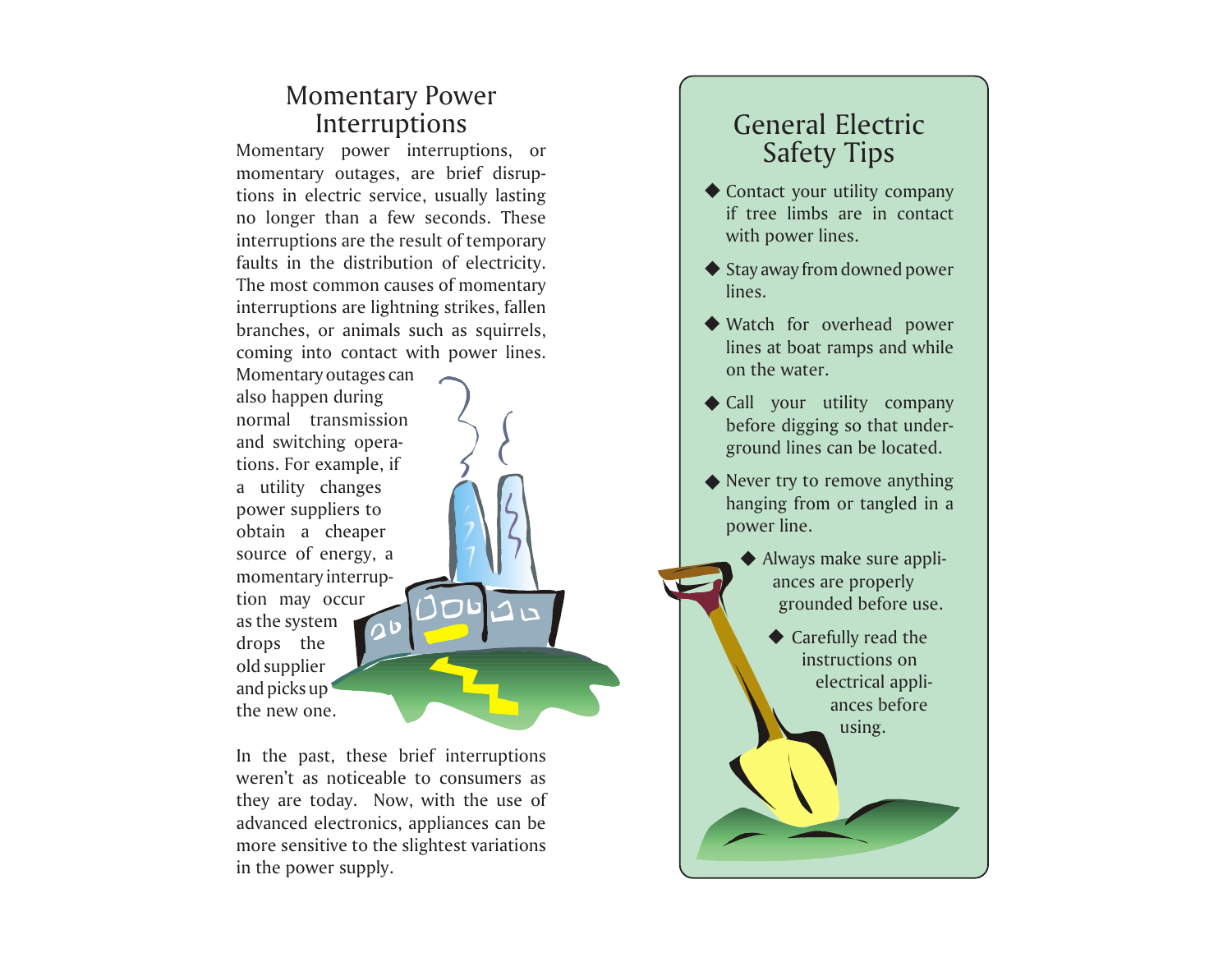